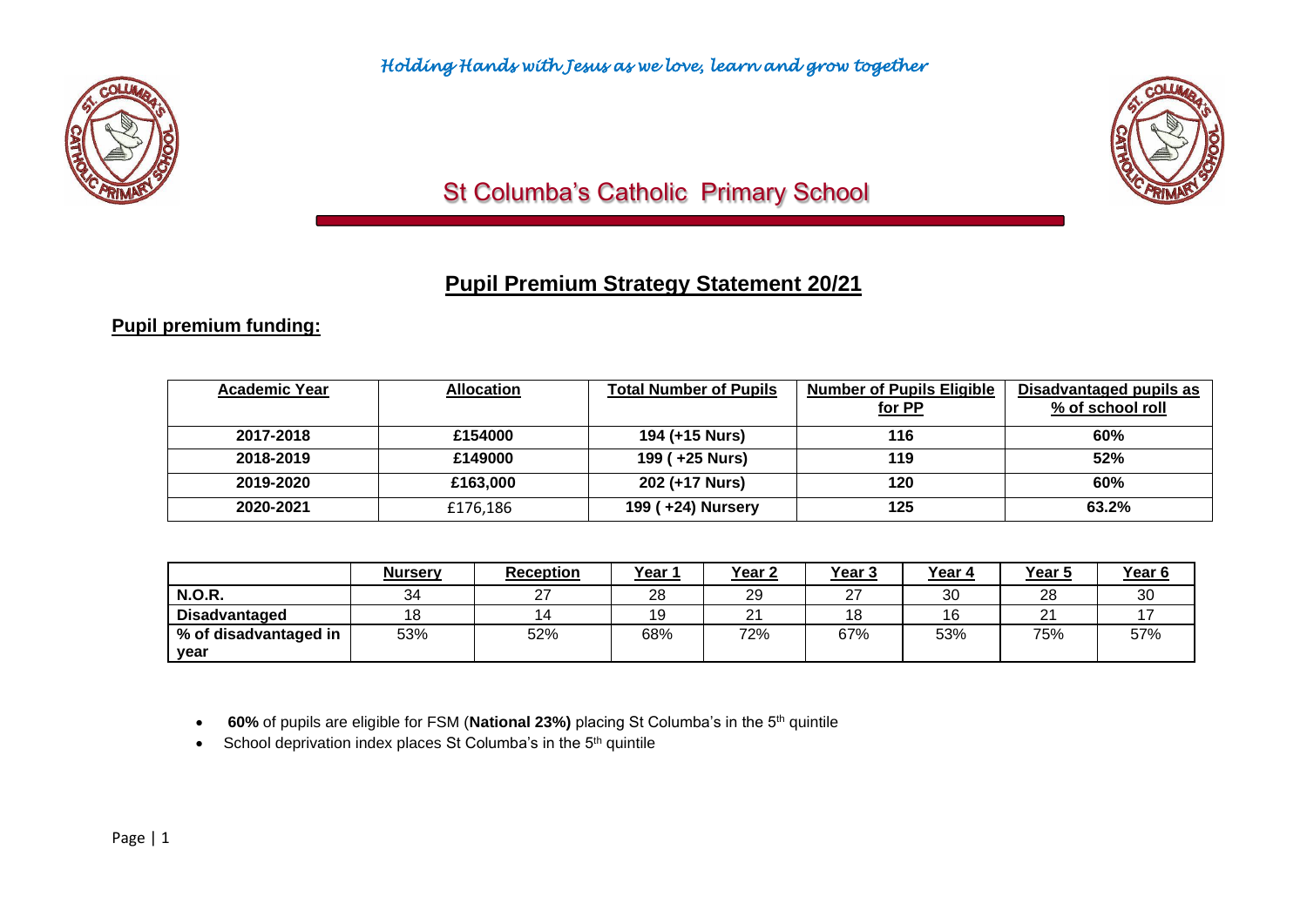## **1. Current Attainment**

### **No formal test results for 20/21. However TA throughout the year demonstrate that:**

- Reading is a subject that appears to have been impacted on the most. Skills such as stamina and pace seem to have significantly been reduced. A love of reading does not appear to have been fostered throughout the periods of lockdown.
- The gap in Reading for PP children in Year 2 and Reception was significant.
- Writing is another area which has been detrimentally impacted upon. General feedback from pupils seems to be that some have not written much at all throughout the first lockdown. The gap for PP in Writing is significant in all year groups.
- Basic Maths is another priority area. The gap for PP in Maths is significant in all year groups.
- Emotional Well- Being of the children is a further priority. Learning behaviour and skills associated with effective learning appear to have diminished.
- Problem solving is a further area that has been impacted upon. Skill such as resilience and confidence to 'have a go' need to be redeveloped.

|                                               | School all pupils | <b>National</b> | <b>School</b>        |
|-----------------------------------------------|-------------------|-----------------|----------------------|
| End of Key Stage 2 2019                       | (26)              | Average         | <b>Disadvantaged</b> |
|                                               |                   |                 | Pupils (15)          |
| % at ARE or above in RWM                      | 62%               | 63%             | 40%                  |
| % at Greater Depth Standard in RWM            | 7%                | 10%             | 7%                   |
| % Achieving Expected Standard in Reading      | 73%               | 73%             | 53%                  |
| % Achieving Greater Depth Standard in Reading | 19%               | 27%             | 13%                  |
| Average scale score in Reading                | 104.0             | 100             | 101.2                |
| % Achieving Expected Standard in Writing      | 73%               | 77%             | 60%                  |
| % Achieving Greater Depth Standard in Writing | 7%                | 19%             | 7%                   |
| % Achieving Expected Standard Maths           | 88.5%             | 76%             | 80%                  |
| % Achieving Greater Depth Standard in Maths   | 19%               | 25%             | 7%                   |
| <b>Average scale score in Maths</b>           | 105.2             | 100             | 102.7                |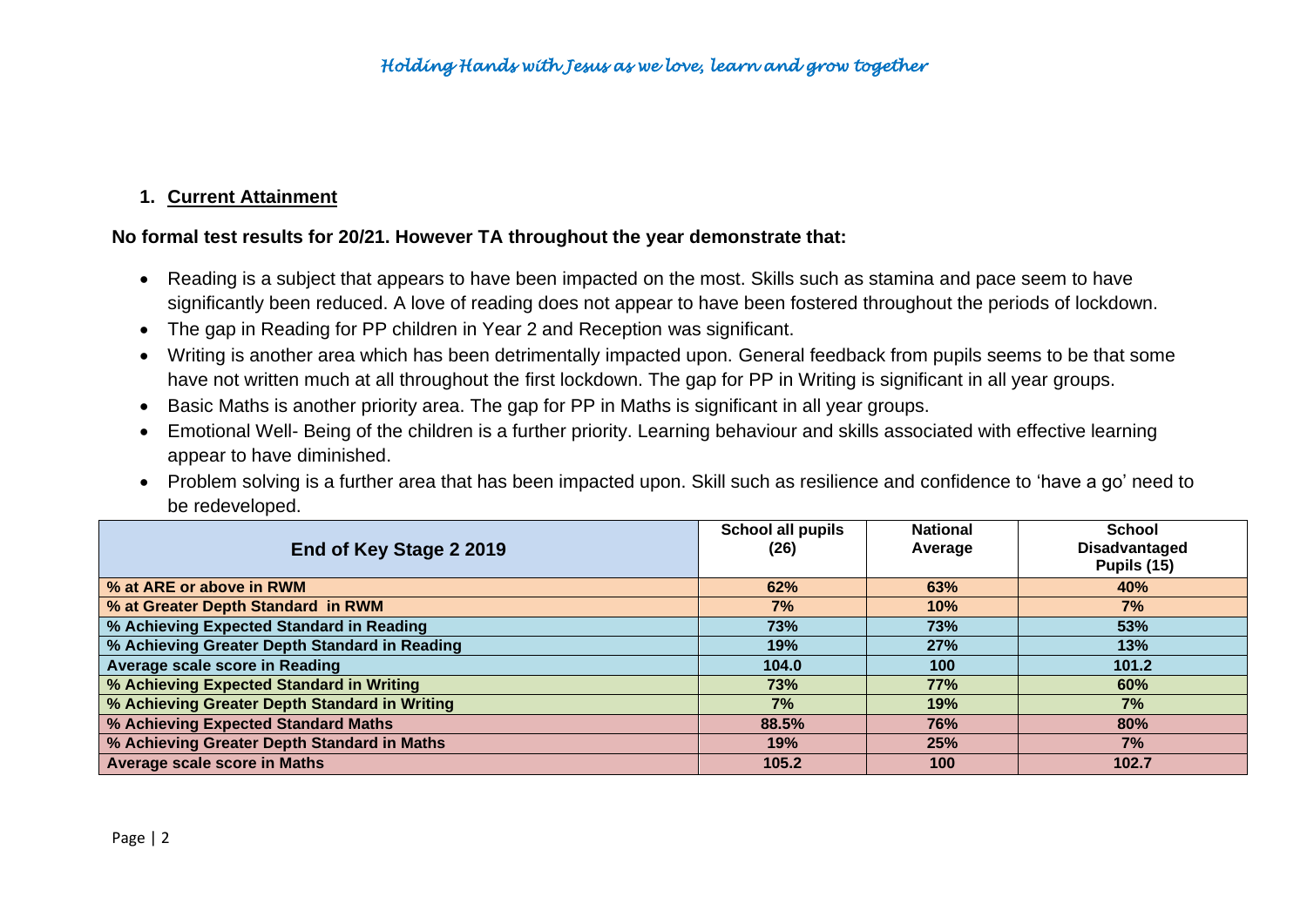| End of Key Stage 1 2019                       | School all pupils<br>(30) | <b>National Average</b> | <b>School Disadvantaged(15)</b> |
|-----------------------------------------------|---------------------------|-------------------------|---------------------------------|
| % at ARE or above in RWM                      | 63%                       | 65.3%                   | 60%                             |
| % at Greater Depth Standard in RWM            | 13%                       |                         |                                 |
| % Achieving Expected Standard in Reading      | 77%                       | 75%                     | 60%                             |
| % Achieving Greater Depth Standard in Reading | 27%                       | 26%                     |                                 |
| % Achieving Expected Standard in Writing      | 66%                       | 70%                     | 60%                             |
| % Achieving Greater Depth Standard in Writing | 13%                       | 16%                     |                                 |
| % Achieving Expected Standard Maths           | 80%                       | 74%                     | 67%                             |
| % Achieving Greater Depth Standard in Maths   | 30%                       | 22%                     |                                 |

| <b>Passed Phonic assessment 2019</b> | <b>ALL (27)</b>                                              | <b>National Ave</b> | Disadvantaged (19) |  |
|--------------------------------------|--------------------------------------------------------------|---------------------|--------------------|--|
|                                      | 70.4%                                                        | 81.9%               | 63% (12)           |  |
| <b>Phonic 2020</b>                   | Year 2 children were tested in Aut term 83% passed the test. |                     |                    |  |

| cvc<br>nne n<br>$\sim$<br>- 1 -<br>ZU IJ | (30)<br>л І<br>∼⊾⊾ | 52000<br>Ave<br>Νа   | (15)<br>∩isadvantage<br>wan      |
|------------------------------------------|--------------------|----------------------|----------------------------------|
| --<br>21.<br>ᄓ니                          | 0.001<br>სა%       | $\rightarrow$<br>.8% | 53%<br>$\sqrt{2}$<br>,,,,<br>___ |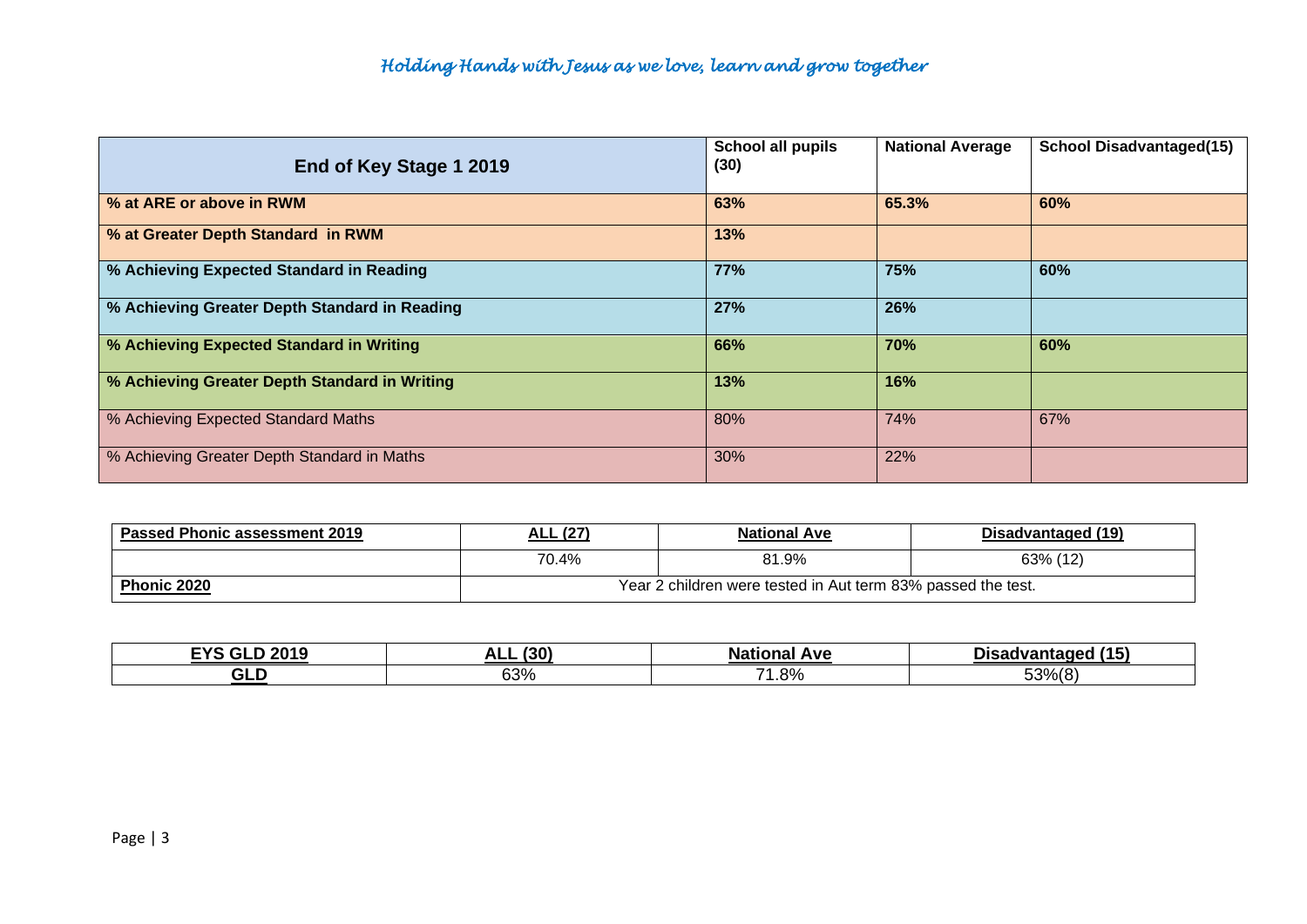### **2. Barriers to future attainment for pupils eligible for PP**

|   | In school academic barriers                                                                                                                                                                                                |  |  |  |  |
|---|----------------------------------------------------------------------------------------------------------------------------------------------------------------------------------------------------------------------------|--|--|--|--|
| A | <b>Whole school Reading:</b><br>Lockdown has had a significant impact on reading, particularly in terms of stamina and pace. The gap between PP and<br>NPP children appears to have increased in all year groups.          |  |  |  |  |
| в | <b>Whole school Writing:</b><br>TA during Sept return suggests that children have not been writing as much as we would have liked them to during the<br>first lockdown.<br>This is more evident in disadvantaged children. |  |  |  |  |
| C | <b>Whole school Maths:</b><br>TA during Sept return suggests that children will need to review Basic Maths.<br>This is more evident in disadvantaged children.                                                             |  |  |  |  |
| D | <b>Phonics:</b><br>There is a significant gap in the number of disadvantaged pupils passing the Phonics test, as compared to National.<br>For 2020, Phonics needs to remain a key priority in addressing gaps.             |  |  |  |  |
| Е | Emotional Well-Being of all children, but specifically the disadvantaged.                                                                                                                                                  |  |  |  |  |
| F | <b>EYFS Good Level of Development:</b><br>The % of children achieving GLD is well below the national average; 18.8% gap.<br>As well a the impact of lockdown, 2020 cohort is a significantly complex cohort.               |  |  |  |  |

### **External barriers**

| Impact of the lockdown.                                                        |
|--------------------------------------------------------------------------------|
| Limited life experiences. Enhanced by the lockdown.                            |
| Parental capacity to support the curriculum, particularly during the lockdown/ |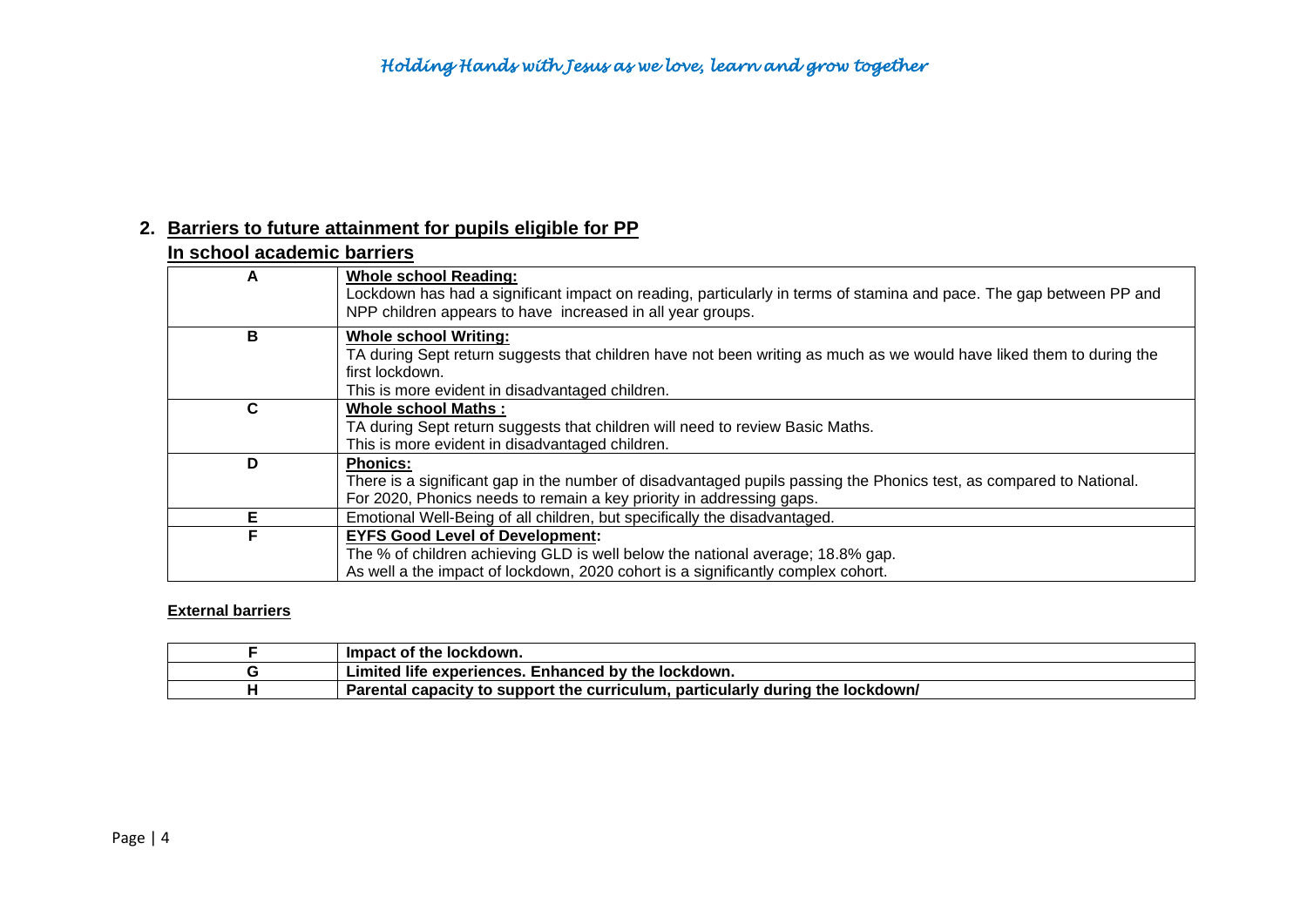### **3. Desired Outcomes**

| In school<br><b>barriers</b> | <b>Desired Outcomes</b>                                                   | <b>Success Criteria</b>                                                                   |
|------------------------------|---------------------------------------------------------------------------|-------------------------------------------------------------------------------------------|
| A                            | Outcomes for Reading will be back on track for<br>disadvantaged children. | The number of disadvantaged working at the<br>expected standard in Reading will increase. |
| B                            | <b>Outcomes for Writing will increase for</b><br>disadvantaged children.  | The number of disadvantaged working at the<br>expected standard in Writing will increase. |
| C                            | <b>Outcomes for Maths will increase for</b><br>disadvantaged children.    | The number of disadvantaged working at the<br>expected standard in Maths will increase.   |
| D                            | More disadvantaged children to pass the Phonics<br>test                   | The number of disadvantaged children passing<br>the phonics test will increase.           |
| E                            | Behaviour for learning to improve.                                        | Children are confident learners with stamina and<br>resilience.                           |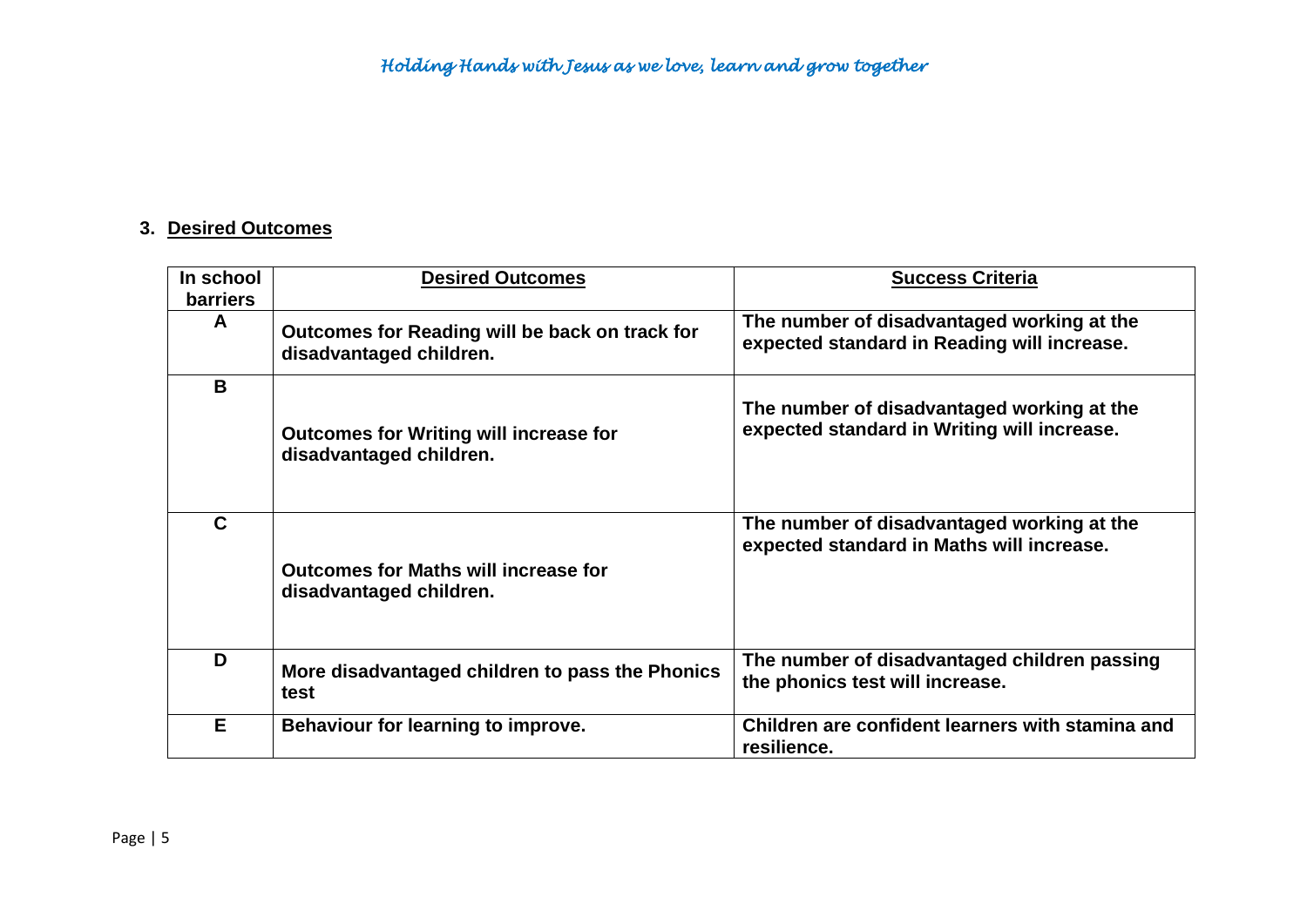| F. | In EYFS, the number of FSM children achieving a<br>Good Level of Development will be closer to the<br>national average. | The gap between school's FSM EYFS children<br>achieving a Good level of Development will<br>diminish and be closer to National. |
|----|-------------------------------------------------------------------------------------------------------------------------|---------------------------------------------------------------------------------------------------------------------------------|
| G  | The gap between the attainment of disadvantaged<br>children to be the same/similar to other children.                   | The gap between the attainment of disadvantaged<br>children is the same/similar to other children.                              |
| H  | <b>Ensure additional learning experiences address</b><br>any culture capital issues.                                    | Additional in school experiences improve<br>vocabulary, language and address any barriers to<br>learning.                       |
|    | Parents will be more confident in supporting their<br>child's online learning experience.                               | Homework is a meaningful experience, which<br>enhances learning. Parents are more confident in<br>on line learning resources.   |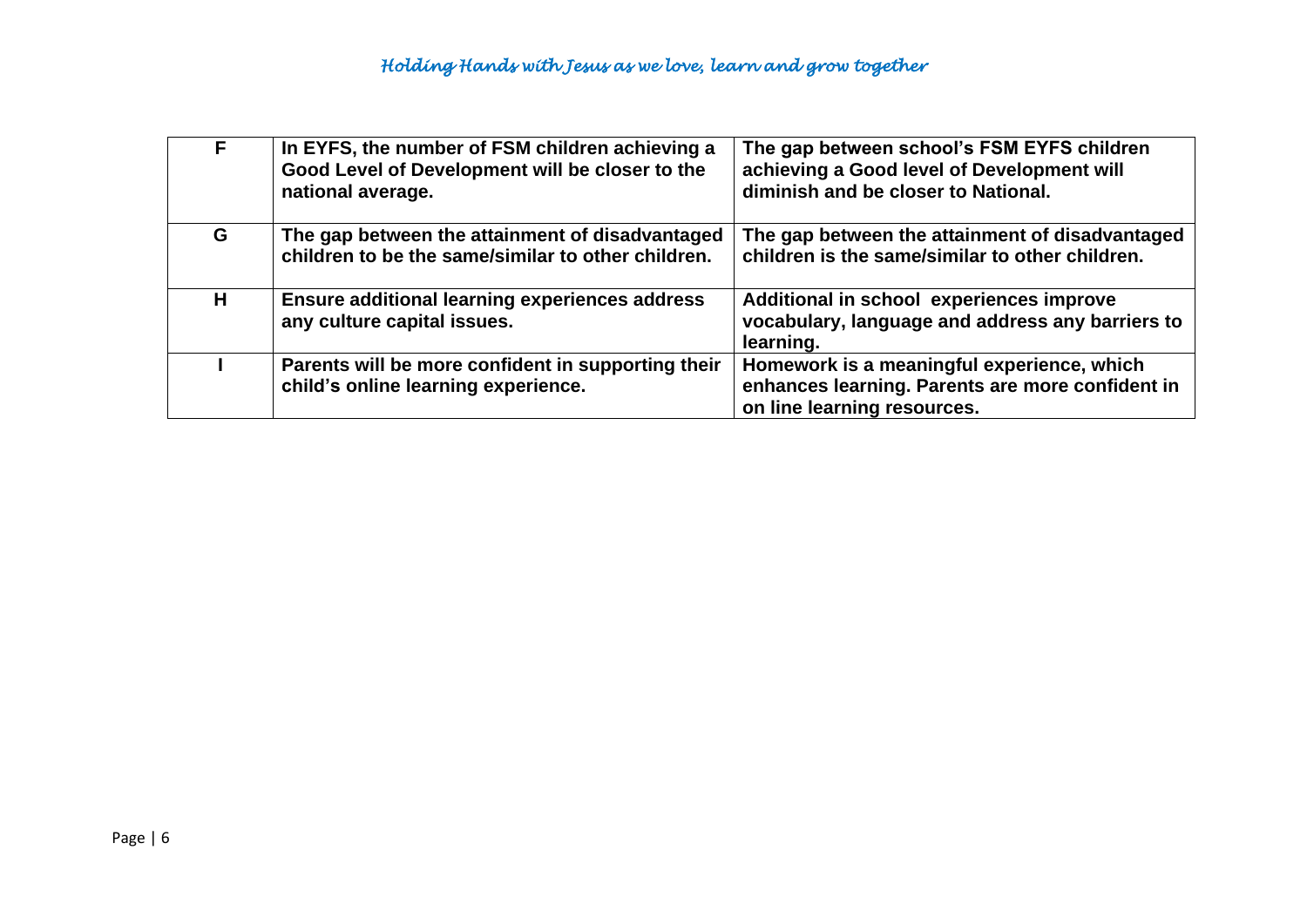| 1. Planned expenditure                                                                                                        |                           |                         |                    |  |
|-------------------------------------------------------------------------------------------------------------------------------|---------------------------|-------------------------|--------------------|--|
| Academic year                                                                                                                 | 2020-21                   |                         |                    |  |
| Area of Spend                                                                                                                 | <b>Addressing Barrier</b> | <b>Total allocation</b> | % of<br>allocation |  |
| Funding for Teaching assistants (T.A.'s) targeted interventions and 1:1 targeted support in Key Stage 1 & E.Y.F.S.            | A-F                       | £23,000                 | 13%                |  |
| Funding for T.A.'s targeted interventions and 1:1 targeted support in EYFS, including additional Phonics and reading support. | A-F                       | £12,000                 | 7%                 |  |
| Commission additional Education Psychology sessions.                                                                          | A-F                       | £3000                   | 1.7%               |  |
| Planning and evaluating additional interventions.                                                                             | A-F                       | £5,000                  | 2.8%               |  |
| Catch Up teacher to support gaps in learning and additional needs                                                             | A-F                       | £28,000                 | 15.9%              |  |
| Funding for Parent Mentor. Social, educational and curricular support for families.                                           | $A-I$                     | £25,000                 | 14.3%              |  |
| Learning Mentor funding. Social support for children.                                                                         | $A-I$                     | £31,000                 | 17.6%              |  |
| Contribution towards the cost of Reading Plus Subscription                                                                    | A-F                       | £3000                   | 1.7%               |  |
| Whole school staff training on the teaching of Phonics, vocabulary and early reading                                          | A/D/F/G/I                 | £3,000                  | 1.7%               |  |
| Contribution to whole subscriptions (Mathletics, Picture News, Spelling League etc)                                           | A/B/C/D/E/F/G             | £3,000                  | 1.7%               |  |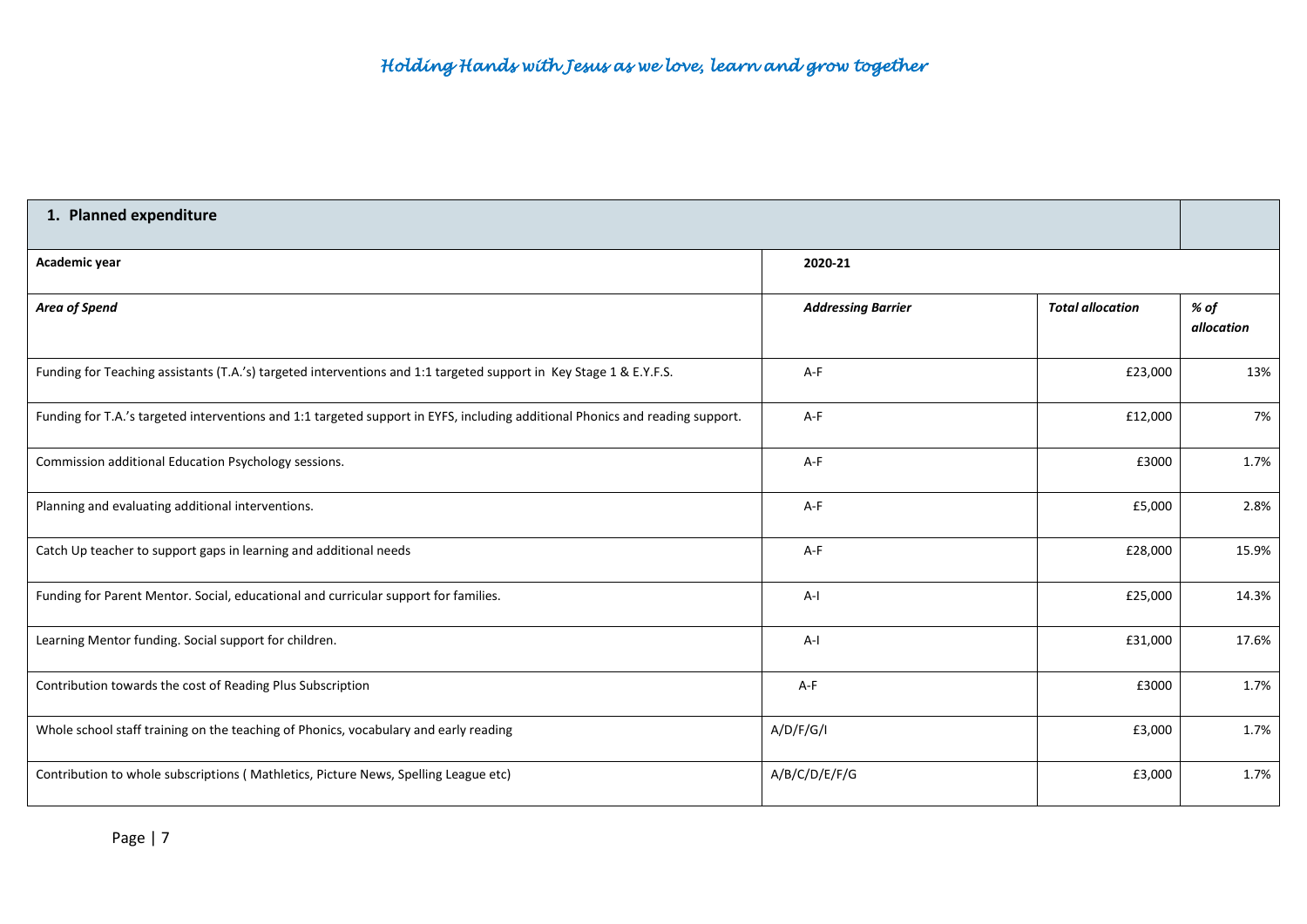| <b>Breakfast Club</b>                                                     | A-F     | £12,000 | 6%   |
|---------------------------------------------------------------------------|---------|---------|------|
| Contribution to school uniform and shoes.                                 | A-F     | £5,000  | 2.8% |
| Contribution towards outdoor provision of the Foundation Stage            |         | £6,000  | 3.4% |
| Contribution to the cost of Visitors and Visits (Restrictions permitting) | A\B\G/H | £5000   | 2.8% |
| Contribution to additional IIT resources (laptops and IPADS)              | A-l     | £12,000 | 6.8% |

**After considering evidence from The Education Endowment Foundation (EEF) the DfE's Supporting the Attainment of Disadvantaged Pupils, Ofsted's The Pupil Premium: an Update and effective practice from local schools, expenditure has been planned to address the following:**

### **a) Quality of Teaching for All**

| <b>Desired Outcome</b> | <b>Chosen</b>                                                                                                                                                                                          | Evidence and                                                                                                                             | How we will ensure                                                                                                     | <b>Staff lead</b> | When will                                                                                                                    |
|------------------------|--------------------------------------------------------------------------------------------------------------------------------------------------------------------------------------------------------|------------------------------------------------------------------------------------------------------------------------------------------|------------------------------------------------------------------------------------------------------------------------|-------------------|------------------------------------------------------------------------------------------------------------------------------|
|                        | <b>Action/Approach</b>                                                                                                                                                                                 | <b>Rationale</b>                                                                                                                         | this is implemented<br>well                                                                                            |                   | implementation be<br>reviewed                                                                                                |
| А                      | <b>Continue to I review</b><br>reading approaches<br>and outcomes, in<br>order to ensure that<br>the number of pupils<br>achieving the<br>expected standard<br>edges closer to being<br>back on track. | Reading is the key<br>school priority. Learn<br>to read, Read to<br>learn.<br>Impact of lockdown<br>has clearly impacted<br>upon reading | Time given to Eng<br><b>Lead to assess</b><br>impact and target key<br>groups.<br><b>Re-Launch Reading</b><br>Rainbow. | <b>C</b> Lewis    | Termly via reports to<br><b>SLT and Governors.</b><br>Termly via pupil<br>views.<br>At termly progress<br>meetings.<br>£6000 |
| A to E                 | Plan a further Whole<br>school review of<br>Phonic, in order to                                                                                                                                        | Phonics is key to the<br>success of early<br>reading.                                                                                    | <b>Phonics lead to</b><br>address gaps and<br>ensure consistency<br>of approach.                                       | <b>C</b> Lewis    | <b>Regular assessments</b><br>and review of phonic<br>data.                                                                  |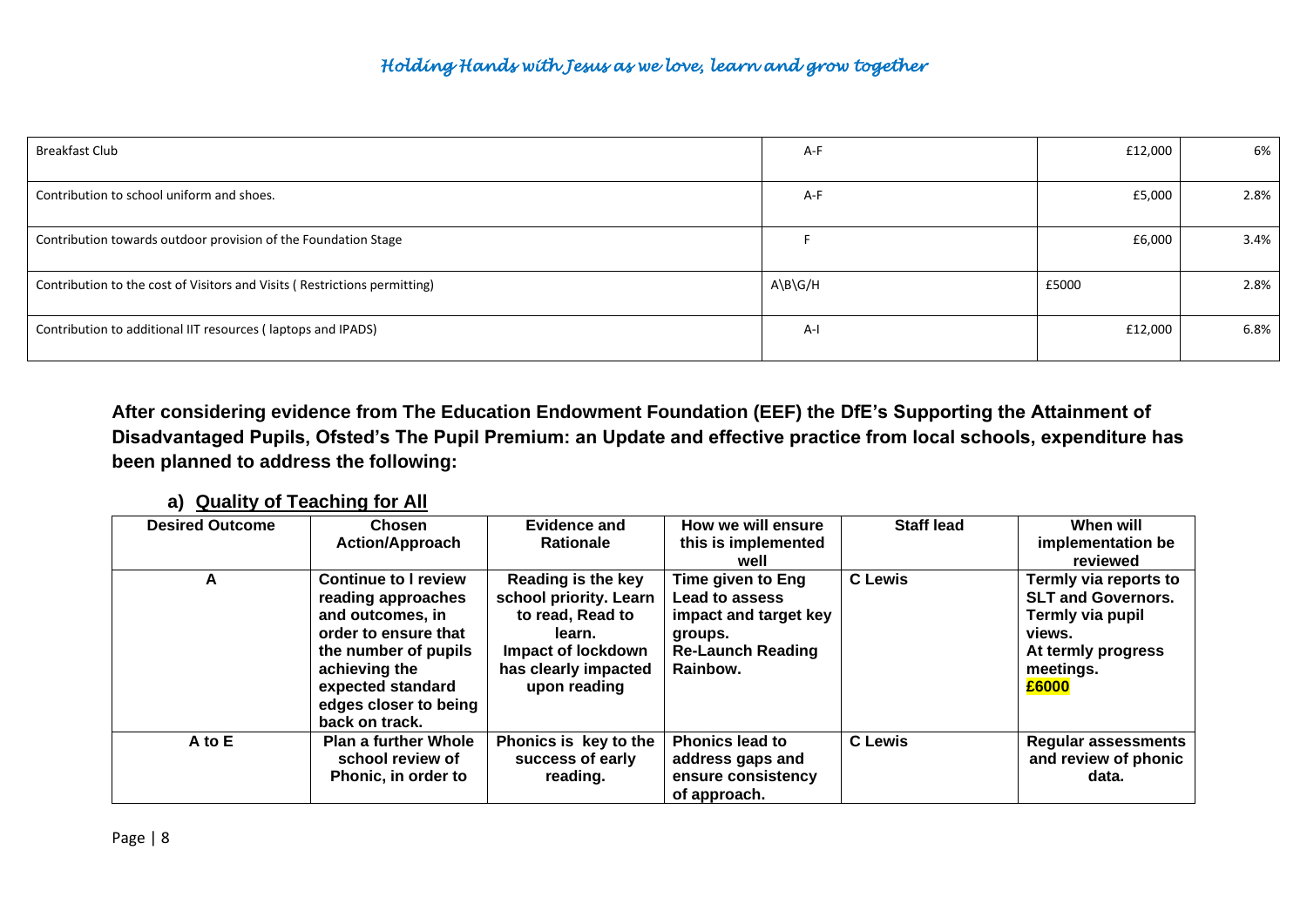|                            | address gaps in<br>learning.                                           |                                                                                          | <b>Review and ensure</b><br>the structured<br>approach to the<br>teaching of phonics.                                      |                              | <b>Termly progress</b><br>meetings.<br><b>Report to Governors.</b><br>£23,000             |
|----------------------------|------------------------------------------------------------------------|------------------------------------------------------------------------------------------|----------------------------------------------------------------------------------------------------------------------------|------------------------------|-------------------------------------------------------------------------------------------|
| A to E                     | <b>Recruit a Catch Up</b><br>CT to support release<br>of DHT and SENCO | Lockdown has had a<br>significant impact on<br>all children's learning<br>and well-being | DHT to identify and<br>address gaps in<br>learning.<br><b>SENCO to support</b><br>increase in varying<br><b>SEND need.</b> | C Lewis/<br><b>R</b> Hitchen | Of Catch up Teacher<br>£24000 to cover DHT<br>and SENCO                                   |
| A to E                     | Review approach of<br><b>Teaching Assistants</b>                       | <b>COVID restrictions</b><br>impacting upon this                                         | HT to organise for<br>additional training for<br>class based TAs who<br>are to be kept in their<br>bubble                  | M Evans (HT)                 | <b>Regular virtual TA</b><br>meetings.<br>TA appraisals.<br><b>CPD for TAs</b><br>£11,000 |
|                            |                                                                        |                                                                                          |                                                                                                                            |                              |                                                                                           |
| <b>Total budgeted cost</b> |                                                                        |                                                                                          |                                                                                                                            |                              |                                                                                           |

# **b) Targeted Support**

| <b>Desired Outcome</b> | <b>Chosen</b><br><b>Action/Approach</b> | <b>Evidence and Rationale</b>                                                                                                           | How we will ensure<br>this is implemented<br>well | <b>Staff lead</b> | When will<br>implementation be<br>reviewed                     |
|------------------------|-----------------------------------------|-----------------------------------------------------------------------------------------------------------------------------------------|---------------------------------------------------|-------------------|----------------------------------------------------------------|
| A to F                 | Teaching assistant<br>intervention.     | TA to support gaps in<br>learning within their<br>individual classrooms.                                                                | <b>DHT and SENCO will</b><br>oversee impact       | <b>M</b> Evans    | <b>Progress Meetings</b><br><b>TA</b> feedback<br>£11.000      |
| A to F                 | <b>Review of</b><br>interventions.      | <b>SENS register and targeted</b><br>support register to be fluid,<br>impact to be monitored<br>regularly and reviewed if<br>necessary. | Whole school review of<br>interventions.          | <b>R</b> Hitchen  | <b>SEN report to Govs.</b><br><b>Review of IEPS</b><br>£15,000 |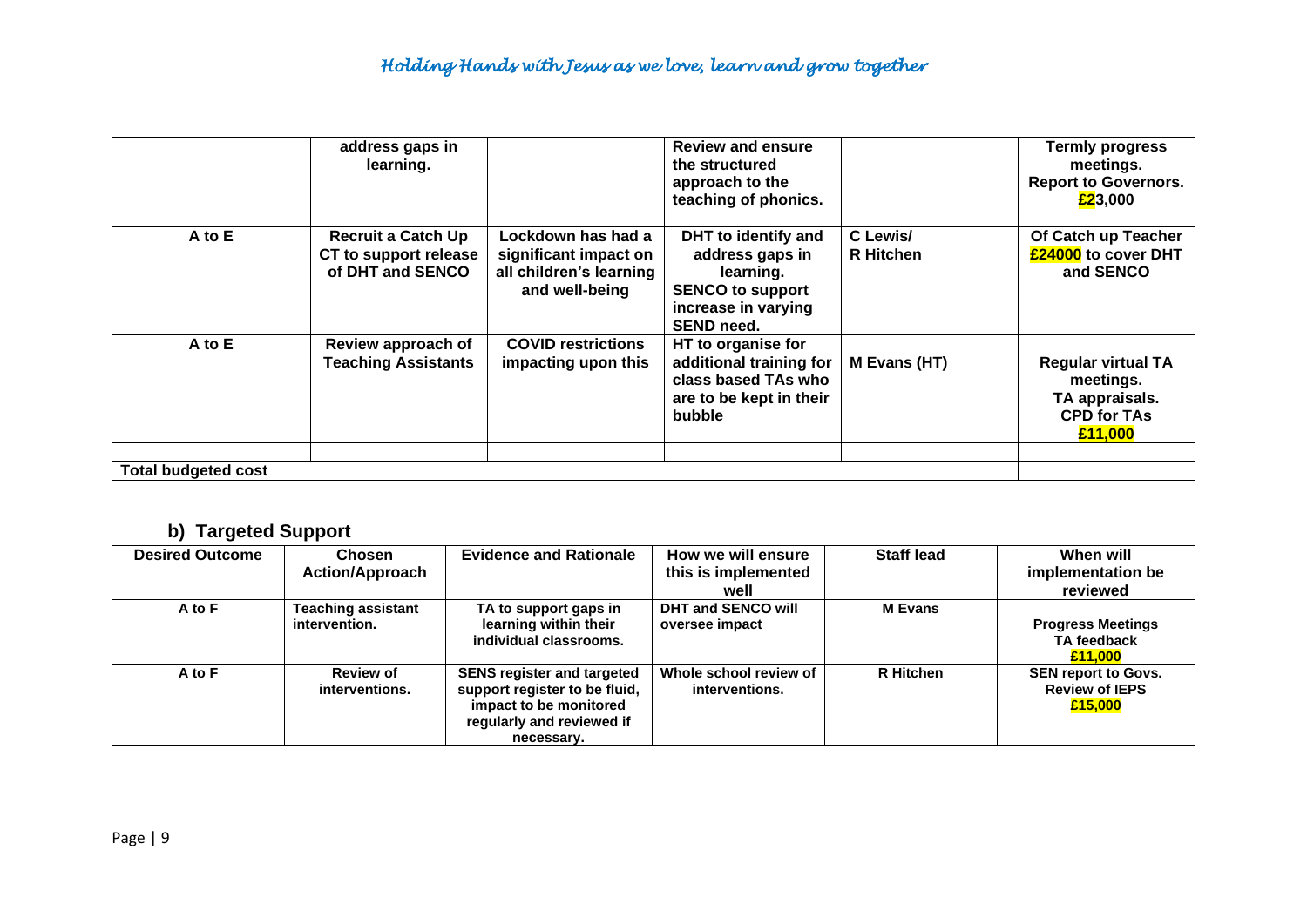| G                   | <b>Learning Mentor</b> | Improved well-being and<br>mental health, attendance,<br>punctuality and<br>achievement, following the<br>lockdown(ST+6)<br><b>Behaviour intervention</b><br>$(ST+4)$ | Review the role of the<br><b>Learning Mentor.</b><br>Target specific groups<br>who appear to have<br>been significantly<br>impacted upon by the<br>lockdown.<br>Undertake preventative<br>rather than reactive<br>work in the form of<br>seedlings. | <b>Learning Mentor</b><br><b>Richard Murphy</b><br><b>HTM Evans</b><br><b>SENCO R Hitchen</b> | At termly attendance<br>meetings and governors'<br>meetings<br>Learning mentor to report<br>to head teacher and<br><b>SENCO</b><br>£16000 |
|---------------------|------------------------|-----------------------------------------------------------------------------------------------------------------------------------------------------------------------|-----------------------------------------------------------------------------------------------------------------------------------------------------------------------------------------------------------------------------------------------------|-----------------------------------------------------------------------------------------------|-------------------------------------------------------------------------------------------------------------------------------------------|
| A to G              | <b>Parent Mentor</b>   | <b>Parental Involvement (ST+3)</b>                                                                                                                                    | PM to target specific<br>families to support<br>with attendance,<br>behaviour and any<br>issues which may have<br>been impacted by<br>lockdown.                                                                                                     | <b>M</b> Evans                                                                                | <b>Termly Governor meeting</b><br>Termly reports to<br><b>HT/SENCO</b><br>£23000                                                          |
| Total budgeted cost |                        |                                                                                                                                                                       |                                                                                                                                                                                                                                                     |                                                                                               |                                                                                                                                           |

# **c) Other approaches**

| <b>Desired Outcome</b> | Chosen<br><b>Action/Approach</b>                                                                                                           | <b>Evidence and</b><br><b>Rationale</b>                                                               | How we will ensure<br>this is implemented<br>well                      | <b>Staff lead</b> | When will<br>implementation be<br>reviewed                                                                                              |
|------------------------|--------------------------------------------------------------------------------------------------------------------------------------------|-------------------------------------------------------------------------------------------------------|------------------------------------------------------------------------|-------------------|-----------------------------------------------------------------------------------------------------------------------------------------|
| $A$ to $E$             | When appropriate<br><b>,Educational visitors</b><br>and Visits in order to<br>address limited life<br>experiences and<br>cultural capital. | <b>Cultural capital must</b><br>be addressed in<br>order to close gaps<br>on learning<br>experiences. | Each class to be<br>allocated an amount<br>for visits and<br>visitors. | <b>M</b> Evans    | <b>Review number of</b><br>visits and visitors<br>each term.<br>Pupil feedback on<br>residential and the<br>benefit to them.<br>£11,000 |
| A to E                 | Cost of staff to run<br><b>Breakfast Club</b>                                                                                              | <b>Ensure pupils start</b><br>the day well for                                                        | <b>Target specific PP</b><br>pupils that will<br>benefit.              | R Murphy          | <b>Review number of PP</b><br>pupils accessing BC<br>each term.                                                                         |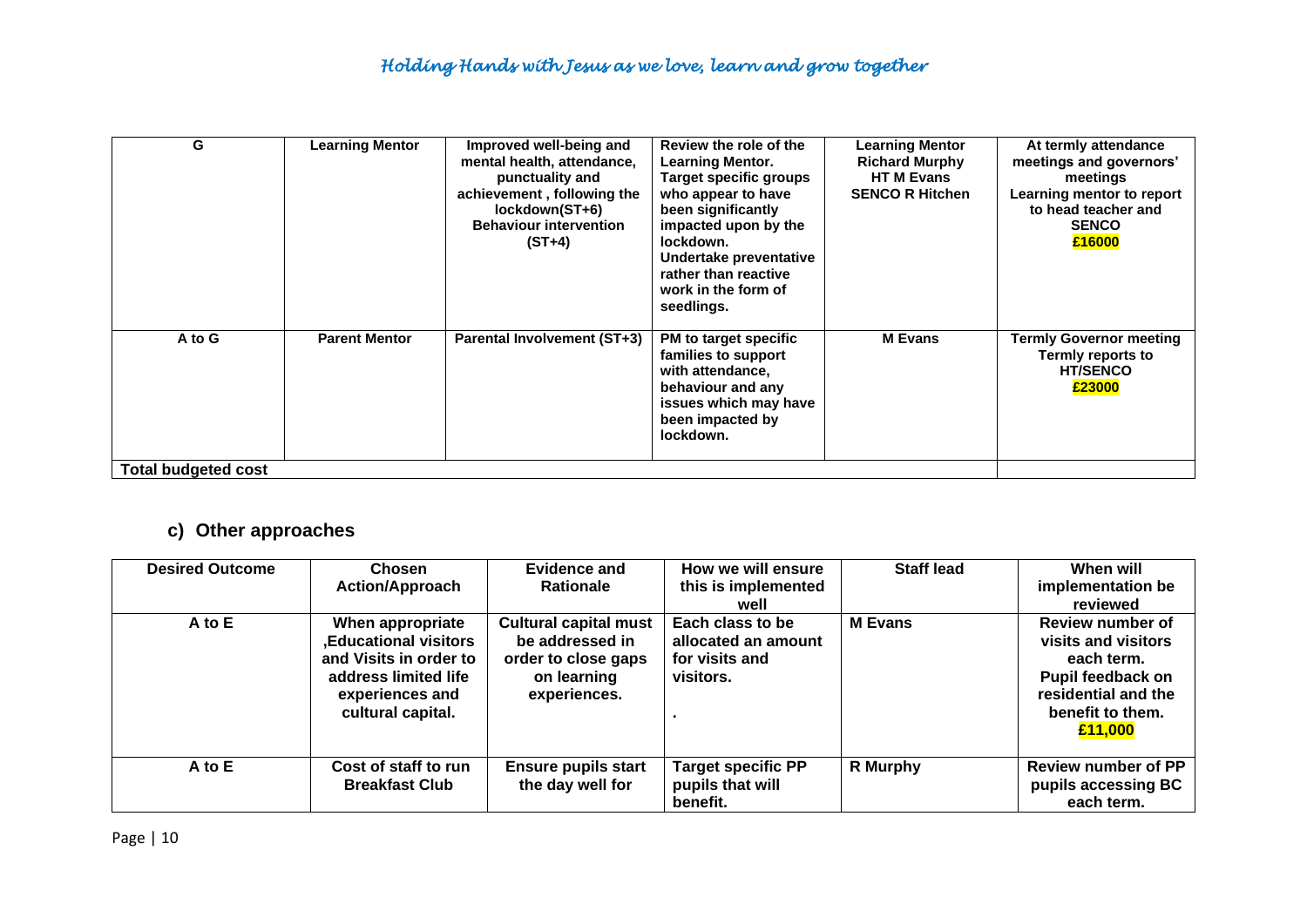# *Holding Hands with Jesus as we love, learn and grow together*

|                     | better learning<br>outcomes. | <b>Identify poor</b><br>attenders and offer<br>the service. | £10,000 |
|---------------------|------------------------------|-------------------------------------------------------------|---------|
| Total budgeted cost |                              |                                                             |         |

# **Review of Expenditure from Previous Academic Year 2019-2020**

|   | <b>Barrier</b>                                                                                                                                                       | Impact                                                                                                       | <b>Lessons learned</b>                                                        |
|---|----------------------------------------------------------------------------------------------------------------------------------------------------------------------|--------------------------------------------------------------------------------------------------------------|-------------------------------------------------------------------------------|
| A | At the end of KS2 attainment in Reading will<br>rise for disadvantaged pupils so that more<br>children are achieving the national standard. (<br>SDP Key priority 2) | Due to the pandemic and lockdown,<br>there was no formal data. However<br>Reading will remain a key priority | Look at further online reading<br>resources.                                  |
| B | At the end of KS2 attainment in Writing will<br>rise for disadvantaged pupils so that more<br>children are achieving the national standard. (<br>SDP Key priority 2  | Due to the pandemic and lockdown,<br>there was no formal data. However<br>Writing will remain a key priority | How can we incorporate and<br>assist with more meaningful<br>writing at home? |
| C | In Key stage 1, the number of disadvantaged<br>children achieving the expected standard in<br>Reading will be closer to the national average.<br>SDP Key priority 2  | Due to the pandemic and lockdown,<br>there was no formal data. However<br>Reading will remain a key priority | A secure phonetic knowledge<br>is integral to further increase.               |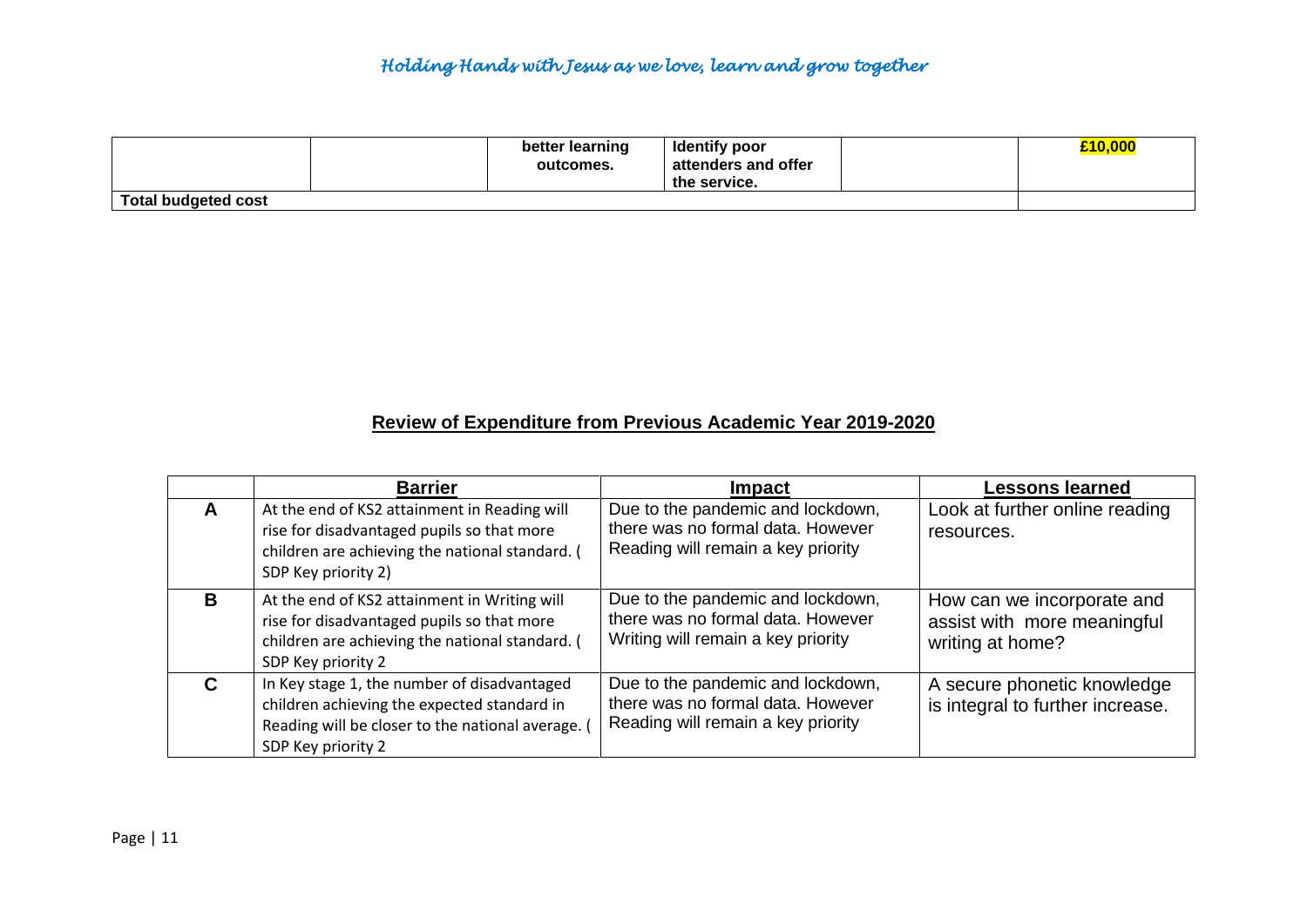| D | The number of disadvantaged pupils passing                                                                                                   | The Phonics resit in Sept did                                                                                                                                      | A tight, structured whole                                         |
|---|----------------------------------------------------------------------------------------------------------------------------------------------|--------------------------------------------------------------------------------------------------------------------------------------------------------------------|-------------------------------------------------------------------|
|   | the phonics tests will be closer to national                                                                                                 | demonstrate that Phonics remains a                                                                                                                                 | school approach has a                                             |
|   | average. (SDP Key priority 1)                                                                                                                | strong area.                                                                                                                                                       | significant impact.                                               |
|   | In EYFS, the number of FSM children achieving<br>a Good Level of Development will be closer to<br>the national average. (SDP Key priority 8) | The younger children seem to be<br>more detrimentally impacted upon<br>by the pandemic and it was more<br>difficult to get them to engage with<br>online learning. | Rethink online learning<br>opportunities for younger<br>children. |

**Next review date Sept 2021**